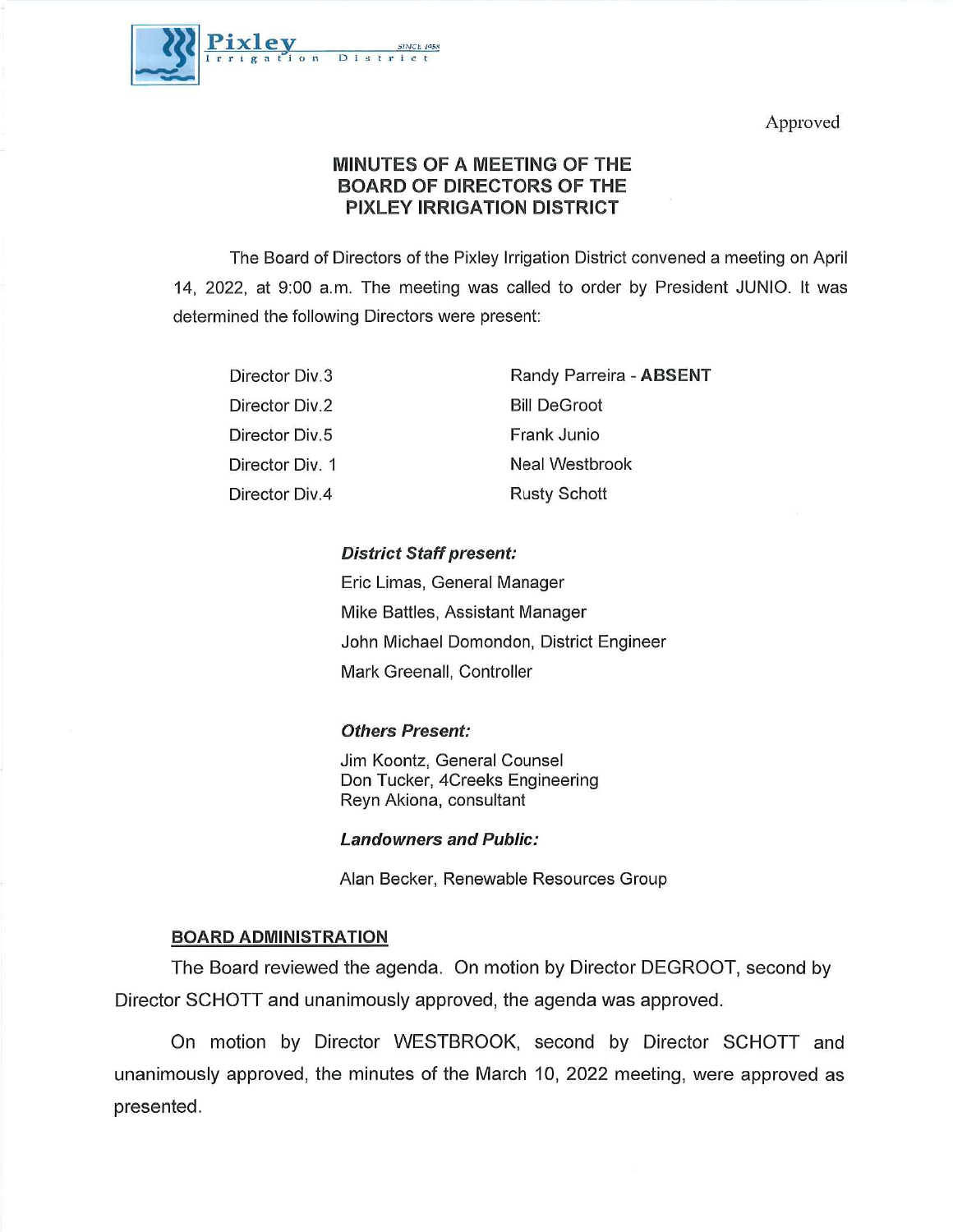Approved

## WATER RESOURCES

Manager LIMAS reviewed current water conditions. It has been extremely dry across the state since the first of the year. The Friant Water Year 2022 initial allocation was announced at 15% Class 1. The CVC allocation is currently 0%. No action was taken.

The Board reviewed a draft turnout meter policy. After discussion, on motion by Director DEGROOT, second by Director SCHOTT, and unanimously approved, the Board approved the meter policy and directed staff to apply for grant funds before implementing the policy.

LiMAS reviewed activities related to the Friant Kern Canal operations, water quality ad hoc committee and subsidence/capacity correction activities. No action was taken.

### SOUTH VALLEY WATER ASSOCIATION

LtMAS reviewed monthly South Vaiiey Water Association activities, focused mostly on 2022 water operations. No action was taken.

#### DISTRICT OPERATIONS

### Construction and Operation activities

MIKE BATTLES reviewed ongoing water run and canal maintenance activities. Safety meetings were held, shop and facility inspections were performed. O&M on the Teapot Dome/Pioneer/ Vandalia and Campbell Moreland systems were performed. Construction projects are ongoing at Teapot Dome and Vandafia. Demolition of the dairy facility at the Capinero property is ongoing. BATTLES also reported on Grader repairs needed to the slopers and the auto lift at the Pixley shop that was red tagged and staff is looking into options. No action was taken.

Staff is finalizing the signing of easement agreements with landowners along the Lateral 4 alignment. No action was taken.